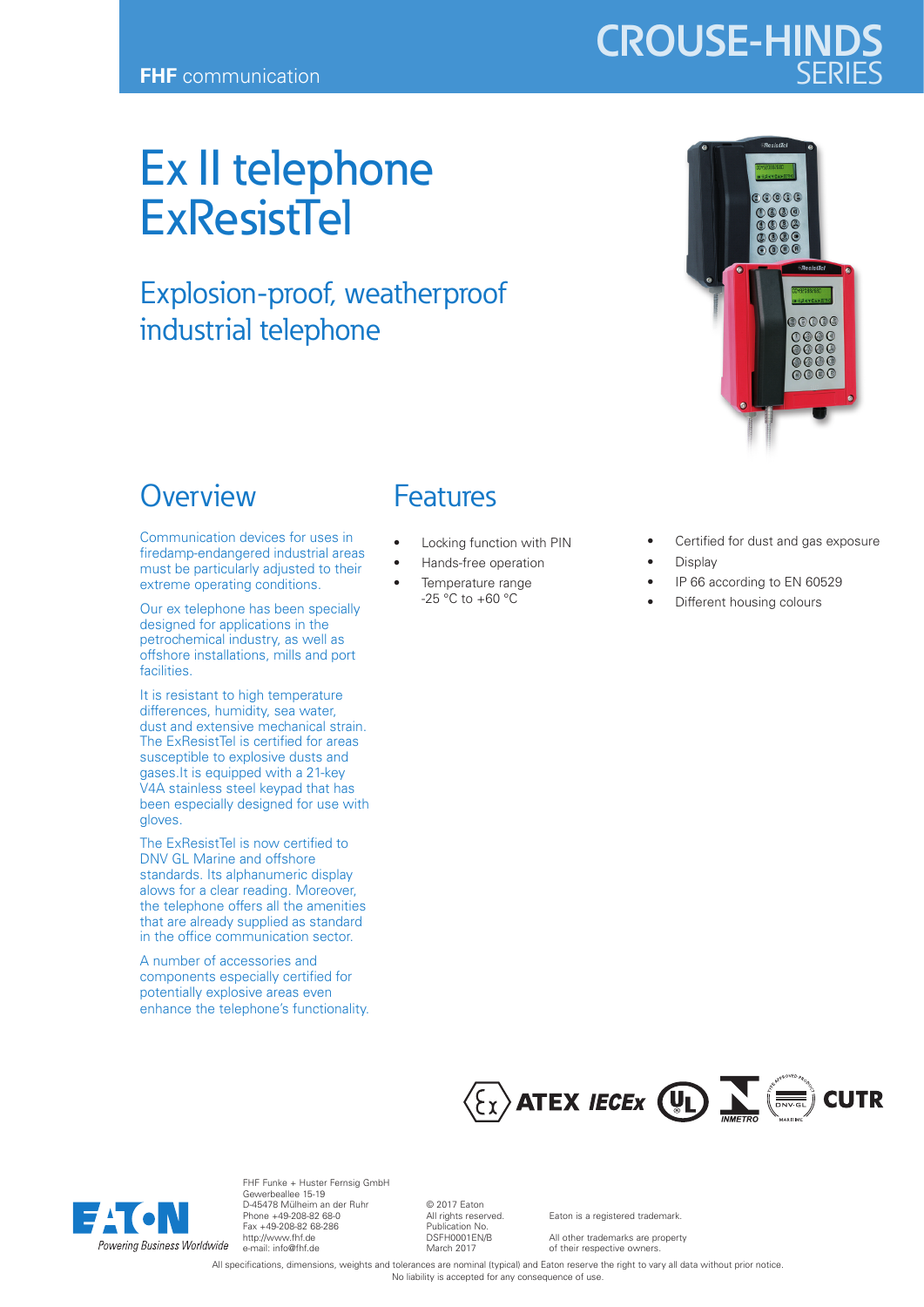| Certification                         |                                                                                                                                |                                                                              |  |
|---------------------------------------|--------------------------------------------------------------------------------------------------------------------------------|------------------------------------------------------------------------------|--|
| <b>Protection type</b>                | II 2 G Ex e mb [ib] IICT5 Gb                                                                                                   | II 2 G Ex e mb [ib] IIC T6 Gb                                                |  |
|                                       | II 2 D Ex tb [ib] IIICT100°C Db                                                                                                | II 2 D Ex tb [ib] IIIC T180°C Db                                             |  |
|                                       | $-25 °C < Ta < 60 °C$                                                                                                          | $-25 °C < Ta < 40 °C$                                                        |  |
| Approval                              | DMT 02 ATEX E 183                                                                                                              |                                                                              |  |
| <b>Specifications</b>                 |                                                                                                                                |                                                                              |  |
| Line voltage                          | 24 VDC to 66 VDC                                                                                                               |                                                                              |  |
| Line current                          | 15 mA to 100 mA                                                                                                                |                                                                              |  |
| <b>Ringing alternating</b><br>current | 24 VAC to 90 VAC (at 2154 Hz ringing frequency)<br>30 VAC to 90 VAC (at 16.654 Hz ringing frequency)                           |                                                                              |  |
| Ring tone impedance                   | Greater than 6.0 K $\Omega$ at 25 Hz and 2490 VAC.<br>Greater than 4.0 K $\Omega$ at 50 Hz and 2490 VAC                        |                                                                              |  |
| Inquiry key                           | Flash function may be set to 80 ms, 120 ms, 600 ms                                                                             |                                                                              |  |
| Dialling procedure                    | PD-DTMF operation to be set in the menu.<br>PD operation where the pulse/pause ratio can be set to 1.5:1 or 2:1 in the<br>menu |                                                                              |  |
| W-conductor                           | Connection for external secondary sounder                                                                                      |                                                                              |  |
| <b>Screw terminals</b>                | Up to 4 mm <sup>2</sup> rigid,<br>Up to 2.5 mm <sup>2</sup> flexible                                                           |                                                                              |  |
| <b>Enviromental conditions</b>        |                                                                                                                                |                                                                              |  |
| Degree of protection                  | IP 66 according to EN60529                                                                                                     |                                                                              |  |
| Impact protection                     | IK 09 according to EN50102                                                                                                     |                                                                              |  |
| <b>Operating temperature</b>          | -25 °C to +60 °C for temperature class T5<br>-25 °C to +40 °C for temperature class T6                                         |                                                                              |  |
| Storage temperature                   | -25 °C to +70 °C                                                                                                               |                                                                              |  |
| Housing                               |                                                                                                                                |                                                                              |  |
| <b>Material</b>                       | Glass fibre reinforced polyester                                                                                               |                                                                              |  |
| Height x width x depth                | Approx. 266 mm x 227 mm x 135 mm                                                                                               |                                                                              |  |
| Weight                                | Approx. 5.5 kg                                                                                                                 |                                                                              |  |
| Display                               | Two-line alphanumeric diplay with pictograms<br>Visual field approx. 78 mm x 26 mm                                             |                                                                              |  |
| Keypad                                | Metal keypad with ice protection<br>21 keys with ABC lettering for name entries                                                |                                                                              |  |
| Receiver                              |                                                                                                                                |                                                                              |  |
| <b>Stabilization bracket</b>          | Integrated, adjustable stabilization bracket                                                                                   |                                                                              |  |
| Handset cord                          | Stainless steel armoured cord                                                                                                  |                                                                              |  |
| Earpiece                              |                                                                                                                                | Dynamic capsule with stray field coil for inductive coupling of hearing aids |  |
| Mouthpiece                            | Elektret microphone                                                                                                            |                                                                              |  |
| Noise suppression                     | Greater than 3 dB due to integrated horn mouth                                                                                 |                                                                              |  |
| <b>Further characteristics</b>        |                                                                                                                                |                                                                              |  |
| <b>Optical call indication</b>        | Display screen ((((1)))                                                                                                        |                                                                              |  |
| Ringing volume                        | Approx. 90 dB(A) in 1 m distance                                                                                               |                                                                              |  |
| <b>Ring tones</b>                     | 10 sounds available                                                                                                            |                                                                              |  |
| Listening by loudspeaker              | Maximum volume approx. 68 dB(A) in 1 m distance                                                                                |                                                                              |  |
| Handsfree operation                   | Maximum volume approx. 68 dB(A) in 1 m distance                                                                                |                                                                              |  |
| <b>Amplified listening</b>            |                                                                                                                                | Receiver volume may be set from 0 $dB(A)$ to $+12$ dB(A), in 7 steps         |  |
| Menu guide                            | Multilingual                                                                                                                   |                                                                              |  |
| Telephone book                        | Max. 50 items (names and phone numbers)                                                                                        |                                                                              |  |





**Protection Class I** 



**Protection Class II**